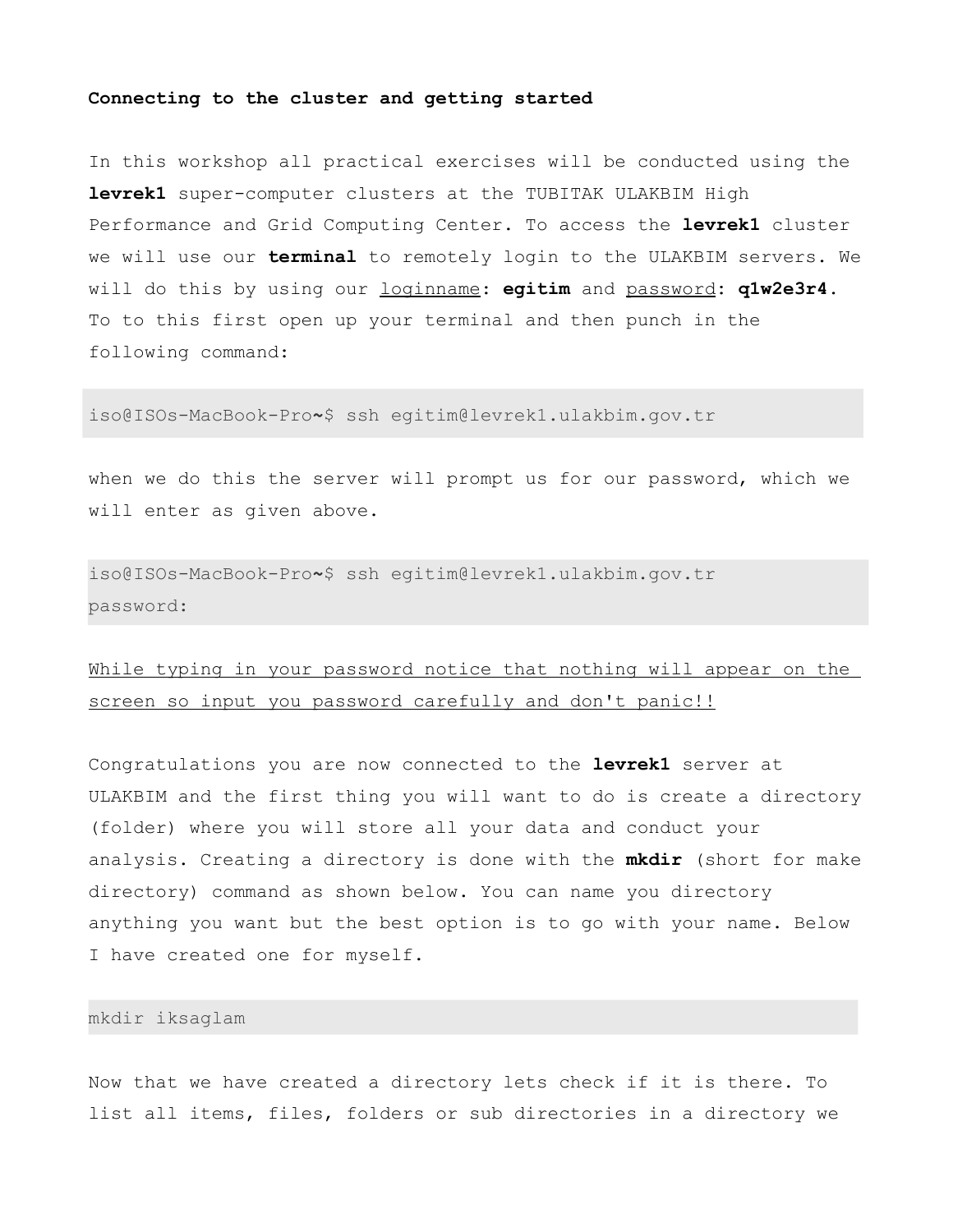simply list them by using the **ls** (short for list) command.

ls iksaglam

now let us move in to our newly created directory using the **cd** (short for change directory) command

cd iksaglam

we can always go back to our previous directory by typing **cd ..**

#### **De-multiplexing raw read files and basic shell scripting**

Most NGS run results will be supplied to you as raw sequence reads with information from all individuals dumped into one big (tow big if it is paired end library) file. So the first thing we would want to do is to split reads from each individual into their own files and at the same time get read of such stuff as adapters, barcodes or cutsites.

An example of a raw sequence files can be found in the Charr directory, which contains paired-end reads obtained by RADsequencing. Now lets take a look at these files without moving out of our current directory. We can very simply do this by using the **ls** command and supplying the command with the path to the files:

ls ../Charr/\*

above is what is called a **relative path**. We can also use an **absolute path**:

ls /truba/home/egitim/Charr/\* or ls ~/Charr/\*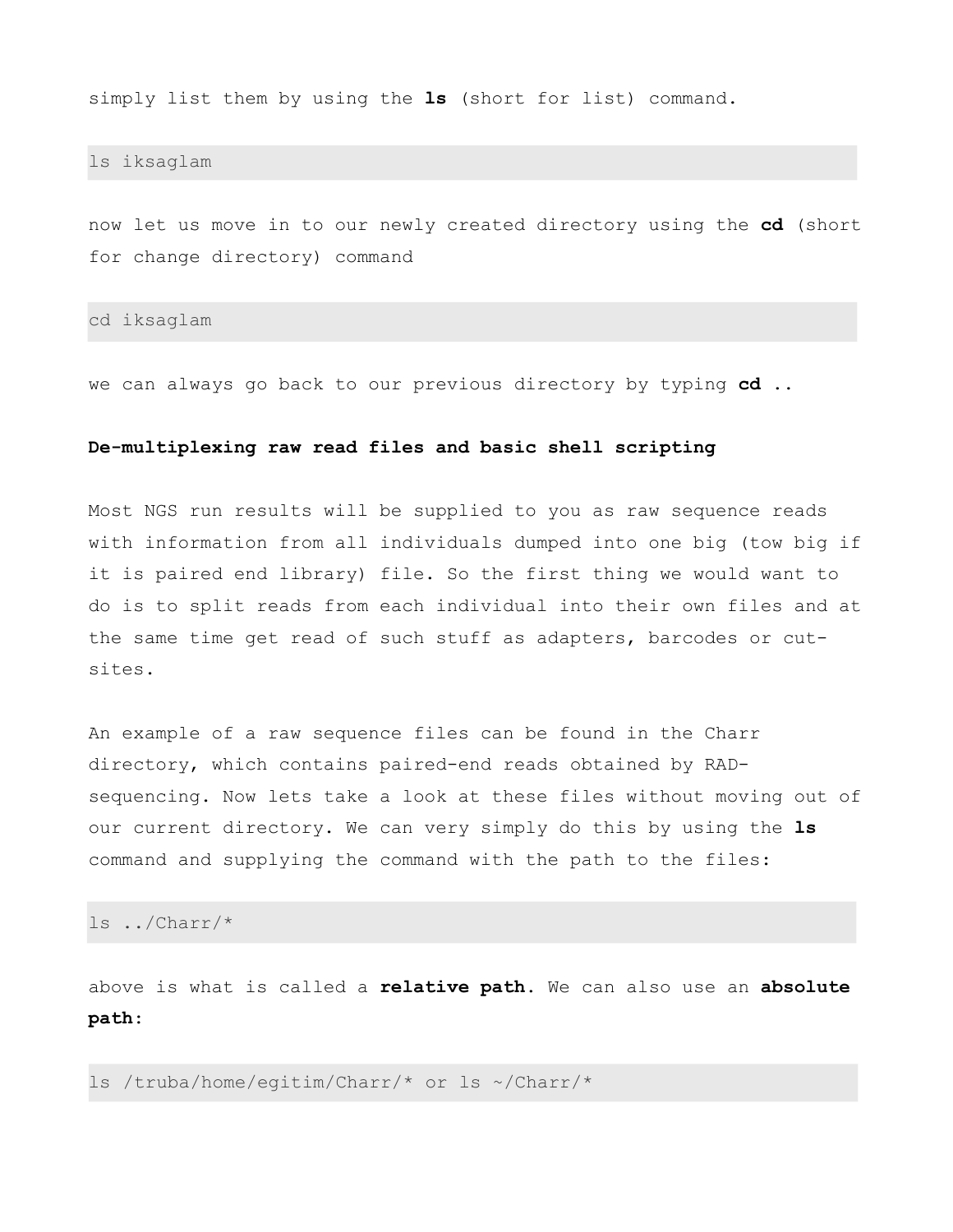In the above command **~** is short for your home directory in this case **truba/home/**

We have also made use of our very first **wildcard "\*"**. Wildcards are **a set of characters that can be used as a substitute for all members of some class of characters.** In the above command **\*** stands for **all**, so we have just given the command to list all files in a given directory. Wildcards are very useful for searching within directories or filtering and manipulating files. Below is a list of basic wildcards and their uses:

**?(question mark):** this can represent any *single* character. If you specified something at the command line like "hd?" GNU/Linux would look for hda, hdb, hdc and every other letter/number between a-z, 0-9.

**\*(asterisk):** this can represent any number of characters (including zero, in other words, zero or more characters). If you specified a "cd\*" it would use "cda", "cdrom", "cdrecord" and *anything* that starts with "cd" also including "cd" itself. "m\*l" could by mill, mull, ml, and anything that starts with an m and ends with an l.

**[ ] (square brackets):** specifies a range. If you did m[a,o,u]m it can become: mam, mum, mom if you did: m[a-d]m it can become anything that starts and ends with m and has any character a to d inbetween. For example, these would work: mam, mbm, mcm, mdm. This kind of wildcard specifies an "or" relationship (you only need one to match).

**{ } (curly brackets):** terms are separated by commas and each term must be the name of something or a wildcard. This wildcard will copy anything that matches either wildcard(s), or exact name(s) (an "or" relationship, one or the other).

**[!]:** This construct will match any character, as long as it is not listed between the [ and ]. This is a logical NOT. For example *rm myfile[!9]* will remove all myfiles\* (ie. myfiles1, myfiles2 etc) but won't remove a file with the number 9 anywhere within it's name.

**\ (backslash):** is used as an "escape" character, i.e. to protect a subsequent special character. Thus, " $\setminus\$ " searches for a backslash. Note you may need to use quotation marks and backslash(es).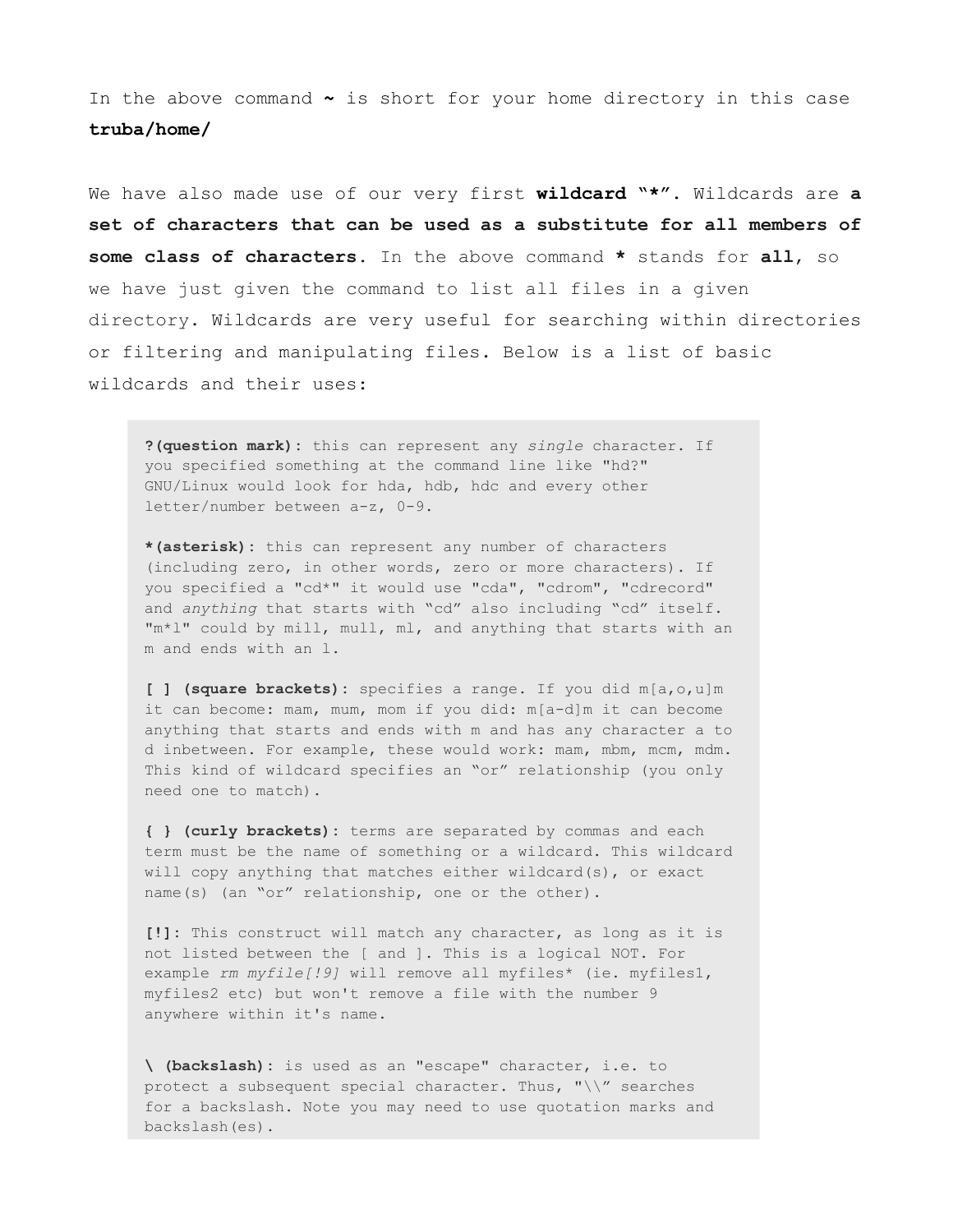Now lets get back to our topic. When we list all files in the Charr directory we can see 5 files.

align pe reads.sh BarcodeSplitListBestRadPairedEnd.pl Charr reduced.metadata count\_no\_align.sh run\_BestRadSplit8.sh SOMM082\_S1\_L001\_R1\_reduced.fastq SOMM082\_S1\_L001\_R2\_reduced.fastq

Two of the files ending with ".fastq" are our raw read files. Notice that because this is a paired-end library we have two raw read files, one for the forward reads (R1) and one for the reversed reads (R2). Now using our knowledge of wildcards lets do something fancy and list only the fastq files. Using the \* wildcard we can filter the ls command so it will only give us a list of fastq files present in the Charr directory. To do this we simply go:

# ls ~/Charr/\*.fastq

Now lets take a look inside these files. We can do this using the **"less"** command. **less** is a terminal pager program used to view (but not change) the contents of a text file. Therefore it is very useful when we want to view the contents of a file but make sure that we don't accidentally change its contents.

#### less ~/Charr/SOMM082 S1 L001 R1 reduced.fastq

Based on what we learned in the morning session can you understand the contents of this file. Specifically see if you can isolate for yourself the following items.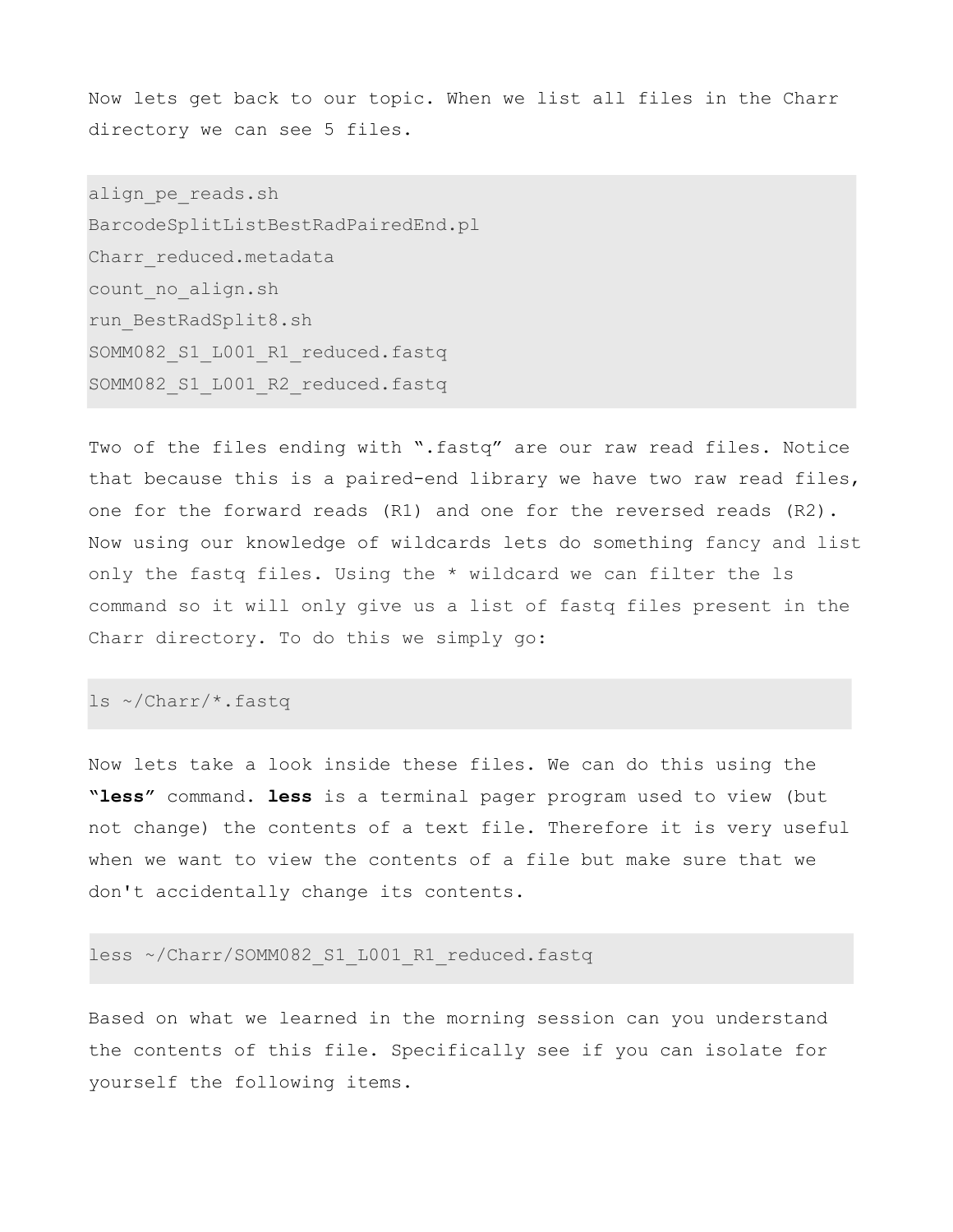Which lines are the headers? Which lines are the sequences? Which lines are the quality scores? What is the name of the sequencer? Which flow cell lane was the sequencing conducted in? Where is the pair member information?

Now open up the second pair of our raw read files.

less ~/Charr/SOMM082 S1 L001 R2 reduced.fastq

What is different between the two files? How can we match sequences from this file with their pair in the first file?

Now let us separate reads from each individual into their own file using our barcode information. Lucky we have information on which barcode goes with which individual in our **metadata** file. A metadata file is a master file which keeps all sorts of useful information about our libraries. Lets take a look

less ~/Charr/Charr reduced.metadata

What type of information is stored here? Where are the barcodes?

Using the information in our metadata file we can now separate individual reads into their own file via a custom perl script "BarcodeSplitListBestRadPairedEnd.pl". Perl is a very useful and flexible scripting language that is commonly used in bioinformatics for custom tasks. Another very popular language is "Python" and it is of utmost importance that those interested in bio-informatics learn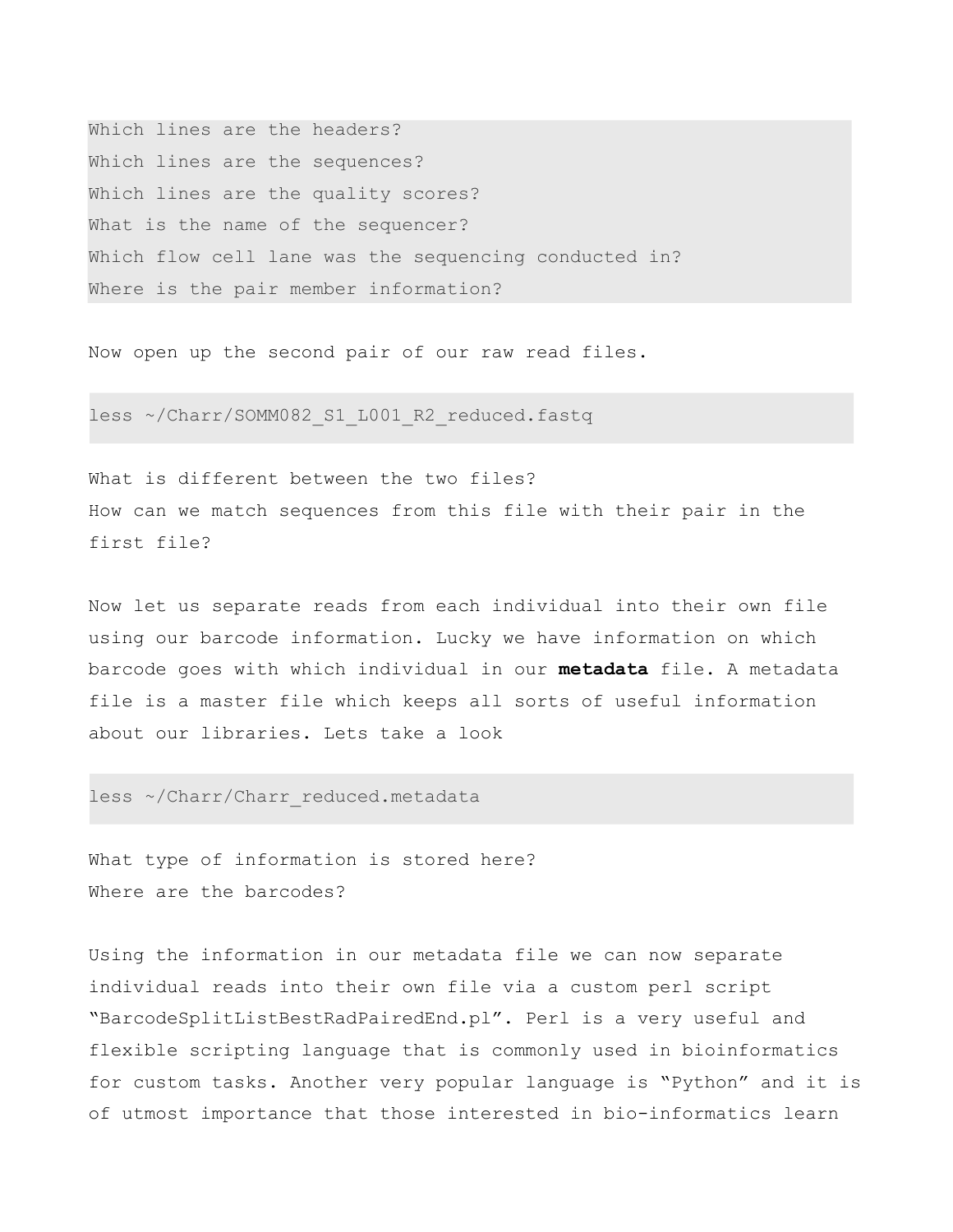at least one of these scripting languages.

The "BarcodeSplitListBestRadPairedEnd.pl" is a very simple script that looks inside both raw read files, searches for sequences starting with any of the given barcodes and if it finds a match writes header, sequence and quality score information of those reads to a new file. To have an idea about how the script works lets take a quick look inside

less ~/Charr/ BarcodeSplitListBestRadPairedEnd.pl

Let's break down the first few lines which contain a lot of useful information:

```
#!/usr/bin/perl
if ($#ARGV == 3) {
        $file1 = $ARGV[0];$file2 = $ARGV[1];$barcode = $ARGV[2];$prefix = $ARGV[3];} else {
         die; 
}
```
The first line **(#!/usr/bin/perl)** is what is called a **shebang** line. This line tells our computer the language the text is written in so it can properly interpret the commands.

The second line starts an **if** statement, which defines a set of logical conditions necessary for the script to run. Here the **if**  statement tells us that the script will search for **4 arguments** and if it finds those will carry on executing if not (**else**) it will die.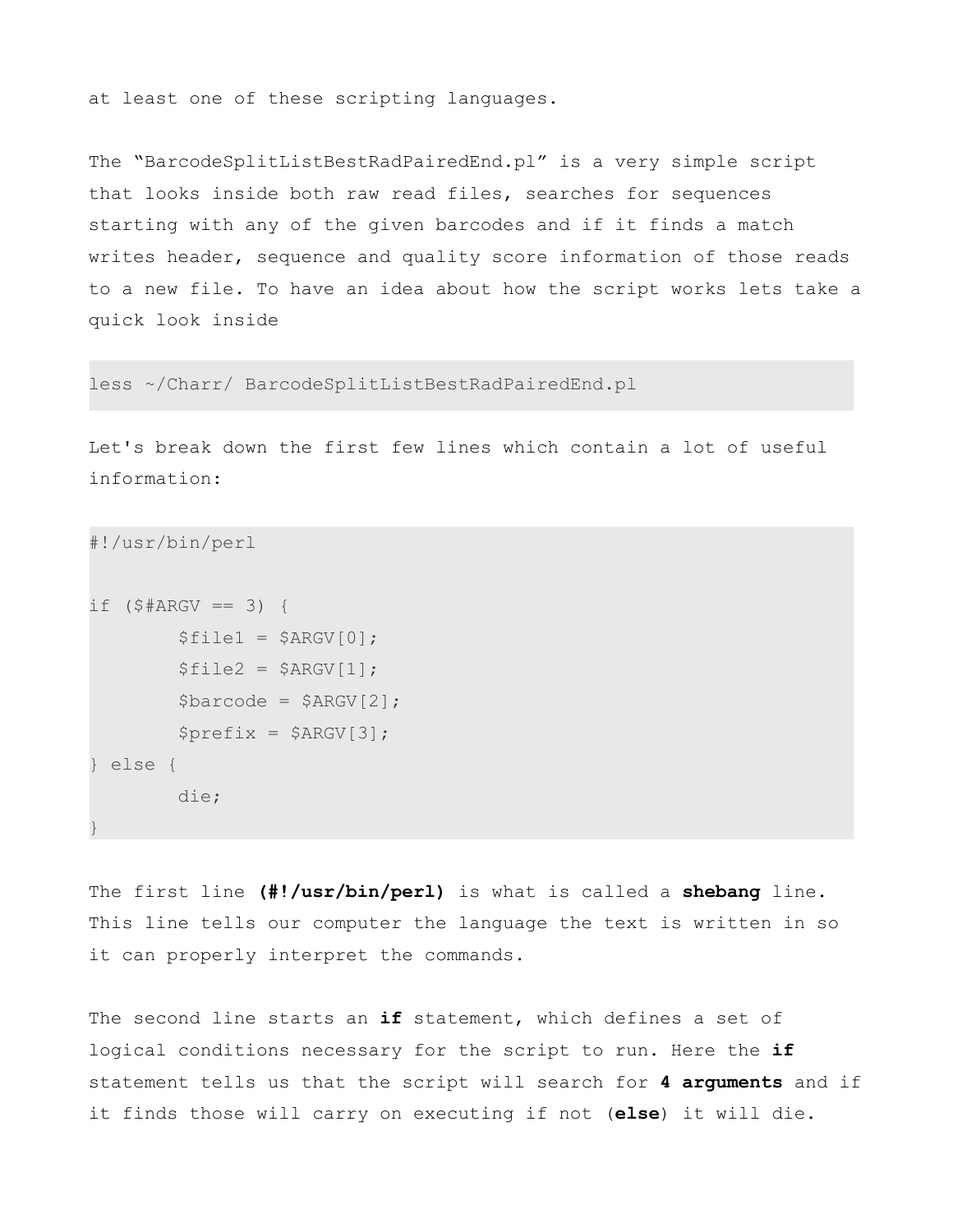From these simple lines we can understand that for this script to run we need to give it **4 arguments** or "**infiles**". Also note that perl counts arguments starting from **0** and not **1**. This is a common practice adopted by nearly all scripting and computing languages.

Now before we run our script lets copy all files to our own directory to

Now lets give our script the arguments it needs to run. Arguments are any entries that follow a script and are separated by a space. So to run our barcode-split script we need to punch in the following command:

BarcodeSplitListBestRadPairedEnd.pl ~/Charr/SOMM082\_S1\_L001\_R2\_reduced.fastq ~/Charr/SOMM082\_S1\_L001\_R2\_reduced.fastq GGAGATCGCATGCAGG,GGAATGTTGCTGCAGG,GGAACGCTTATGCAGG,GGAGTCACTATGCAGG,G GGCGAGTAATGCAGG,GGTCTTCACATGCAGG,GGCTGAGCCATGCAGG,GGTTCACGCATGCAGG,GG ACGCTCGATGCAGG,GGACGACAAGTGCAGG, Charr\_reduced

Notice that the script does not recognize different barcodes as separate arguments because they are separated by a comma and not space!

After running the above command lets list the contents of our directory to see if the script worked. If everything ran smoothly we should see 20 additional files which correspond to our barcode split individuals. Each file is named after the barcode associated with those reads and pair read information (RA, forward read; RB, reverse read).

One way we can quickly check if things went in order is to count the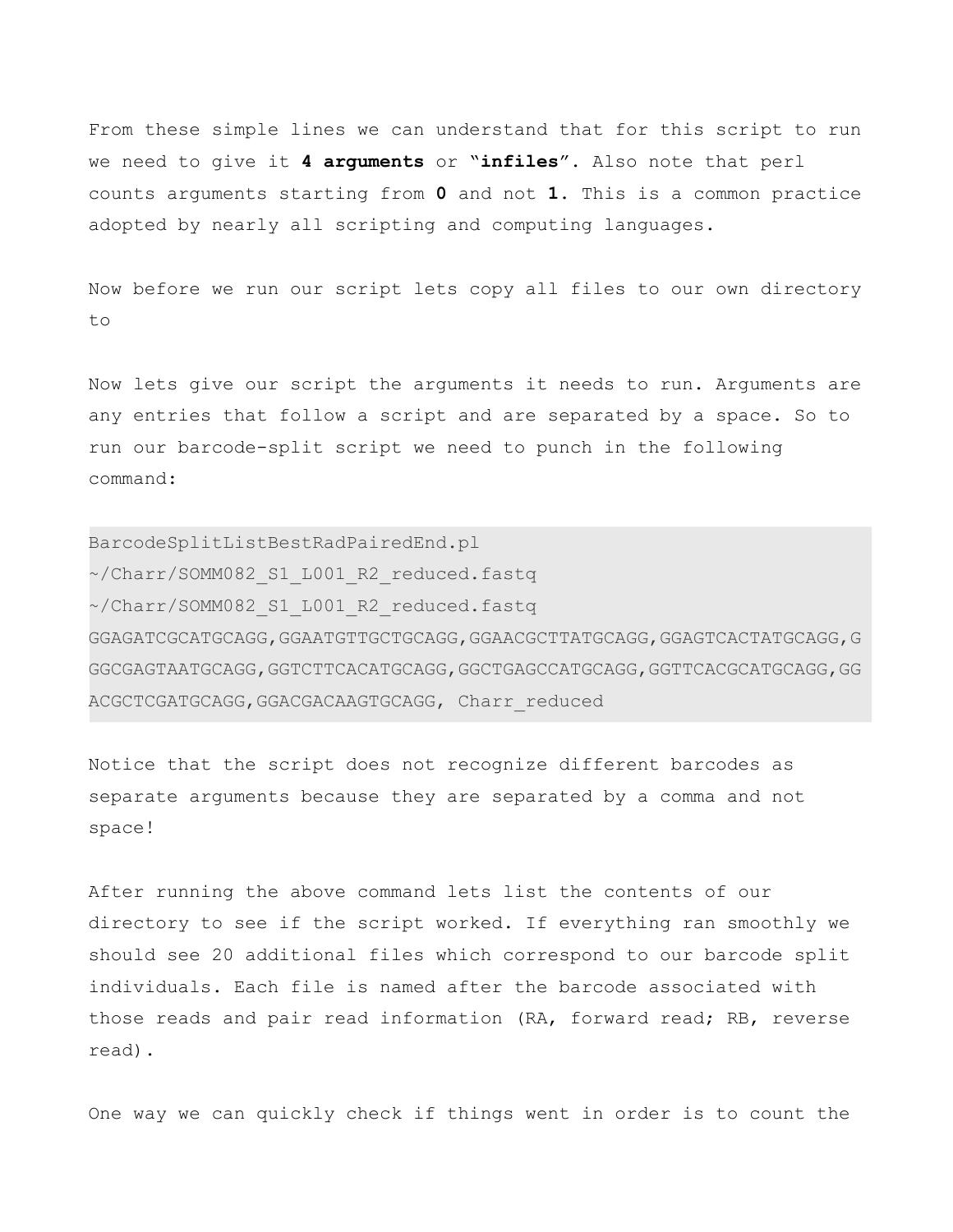number of reads in each file. If the script worked correctly each corresponding RA and RB file should have identical number of reads. We can get this information by using the **wc** (word count command). In this instance we want to count the number of lines, so we run the following command:

#### wc -l \*R[AB]\*.fastq | less

This command will output on to the screen the number of lines in each file. Note here that we used two different commands in sequence: we first used the **wc -l** command to count the number of lines in each fastq file (notice the use of wild cards to count only the files we want) and then we transferred the output of this command to **less**. This kind of action is called **piping** and is achieved through using the **pipe "|"** symbol.

Now that we have separated reads belonging to each individual the next thing we would want to do is to rename the files to something more meaningful. For example instead of using individual barcodes as labels we can use our original sample IDs. Thanks to our metadata file we know exactly which barcode corresponds to which sample ID. For example the barcode **GGAGATCGCATGCAGG** corresponds to the sample Charr 003. Therefore lets rename **Charr reduced GGAGATCGCATGCAGG RA.fastq** and **Charr\_reduced\_GGAGATCGCATGCAGG\_RB.fastq** to **Charr\_003\_R1.fastq** and **Charr\_003\_R2.fastq.** We can easily achieve this using the **mv** (short hand for move) command:

mv Charr reduced GGAGATCGCATGCAGG RA.fastq Charr 003 R1.fastq mv Charr reduced GGAGATCGCATGCAGG RB.fastq Charr 003 R2.fastq

We can repeat this for the remaining nine individuals until all files have been renamed. Although this might be trivial for 10 individual imagine if we had 50, 100 or 1000? Since in most biological studies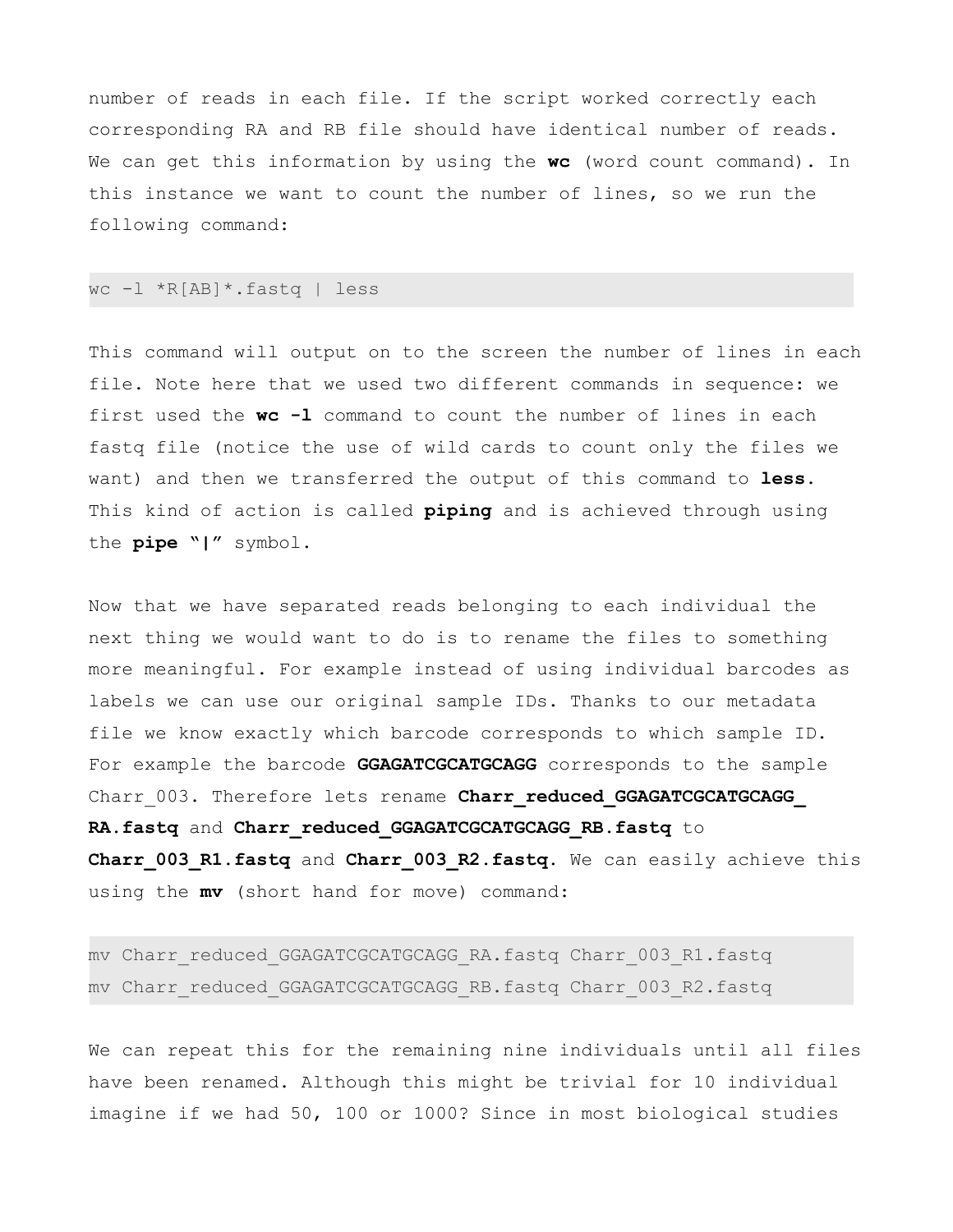we usually deal with hundreds of samples it would be a pretty practical and time saving if we could automate these processes.

Luckily we can do this by what is called **shell scripting**. **Shell** is a command language interpreter that executes commands from the standard input device (keyboard) or from a file. **Shell scripts** can be considered highly simple computer programs which are designed to be run by the **Unix shell**, the command line interpreter used in **Linux** or **Mac** operating systems.

Therefore we can use simple shell scripts to run file manipulations, program executions, and for printing our results. The best part of shell scripting is that it allows us to automate our workflow and combine several different programs by taking the output of one program and using it as the input of another. This is where the common phrase **building a pipeline** or **using a pipeline** comes from.

Below is a simple shell script (**run\_BestRadSplit8.sh**) that automatically performs what we have done so far (i.e de-multiplexing and renaming).

```
#!/bin/bash
F1 = $1F2 = $2index=$3
pop=$4
F3=\S(awk '{print \S4}' Spop | sed 1d | tr '\n' ',' | awk '{print \S1}')
n=$(wc -l ${pop} | awk '{print $1}')
```
BarcodeSplitListBestRadPairedEnd.pl \$F1 \$F2 \$F3 \$index

 $x=2$ while [ \$x -le \${n} ] do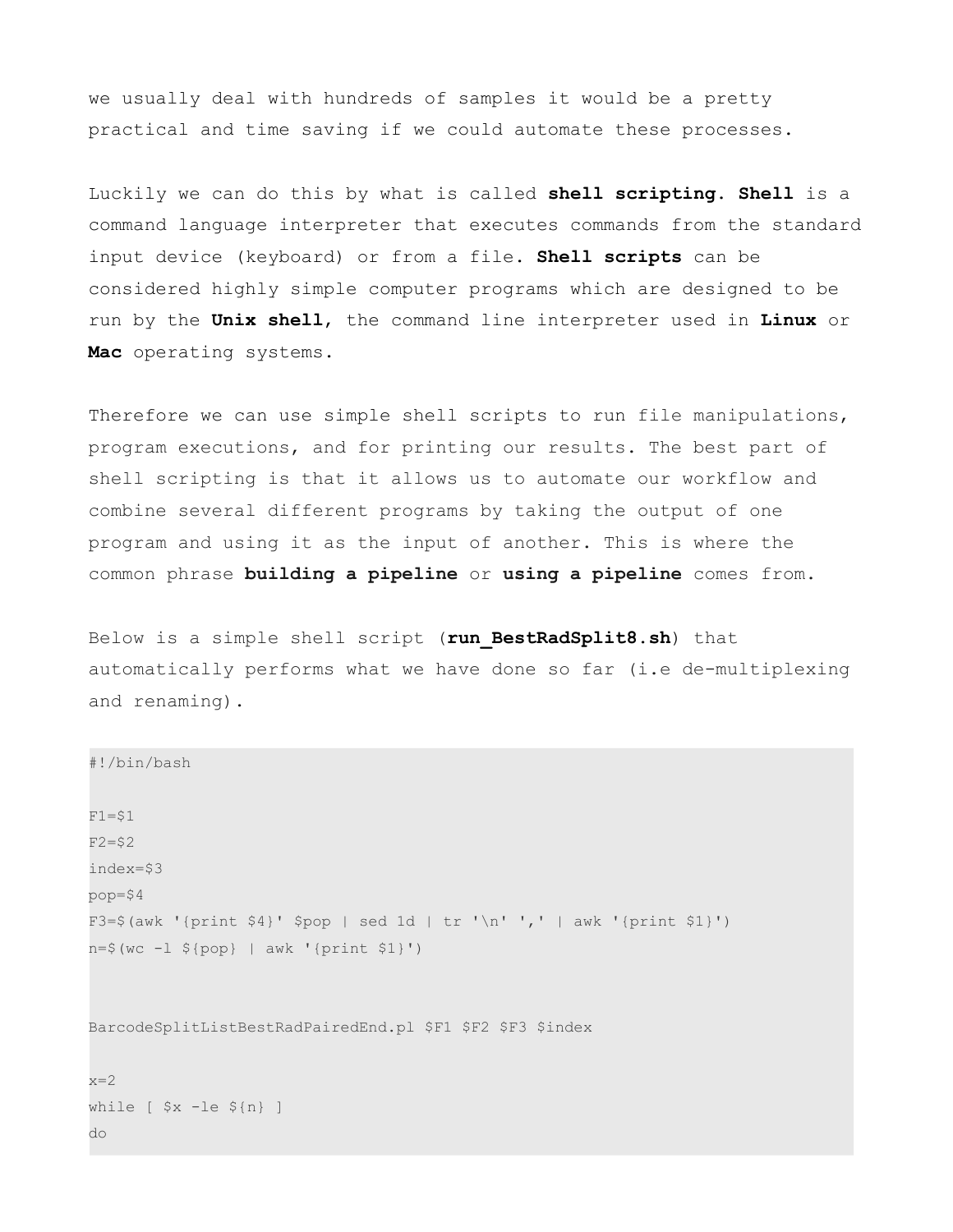```
string="sed -n ${x}p ${pop}"
 str=$($string)
 var=$(echo $str | awk -F"\t" '{print $1, $2, $3, $4}')
 set -- $var
 c1=$1 ### label ###
 c2=$2 ### form ###
 c3=$3 ### sex ###
c4 = $4 ### Barcode ###
         mv ${index}_RA_${c4}.fastq ${c1}_R1.fastq 
         mv ${index}_RB_${c4}.fastq ${c1}_R2.fastq 
x= $ (( 5x + 1 ))
```
done

To run this shell scrip we need to supply it with four arguments: The forward and reverse raw reads, the name of our index (**Charr\_reduced**) and a metadata file (Charr reduced.metadata). Lets run this shell script and see what happens.

sbatch -J iks run BestRadSplit8.sh SOMM082 S1 L001 R1 reduced.fastq SOMM082\_S1\_L001\_R2\_reduced.fastq Charr\_reduced Charr\_reduced.metadata

If all went smoothly we should have 20 files containing forward and reverse reads of each individual, designated by our original sample IDs.

Now that we have de-multiplexed our raw reads and split them up into individuals its time to align them to the reference.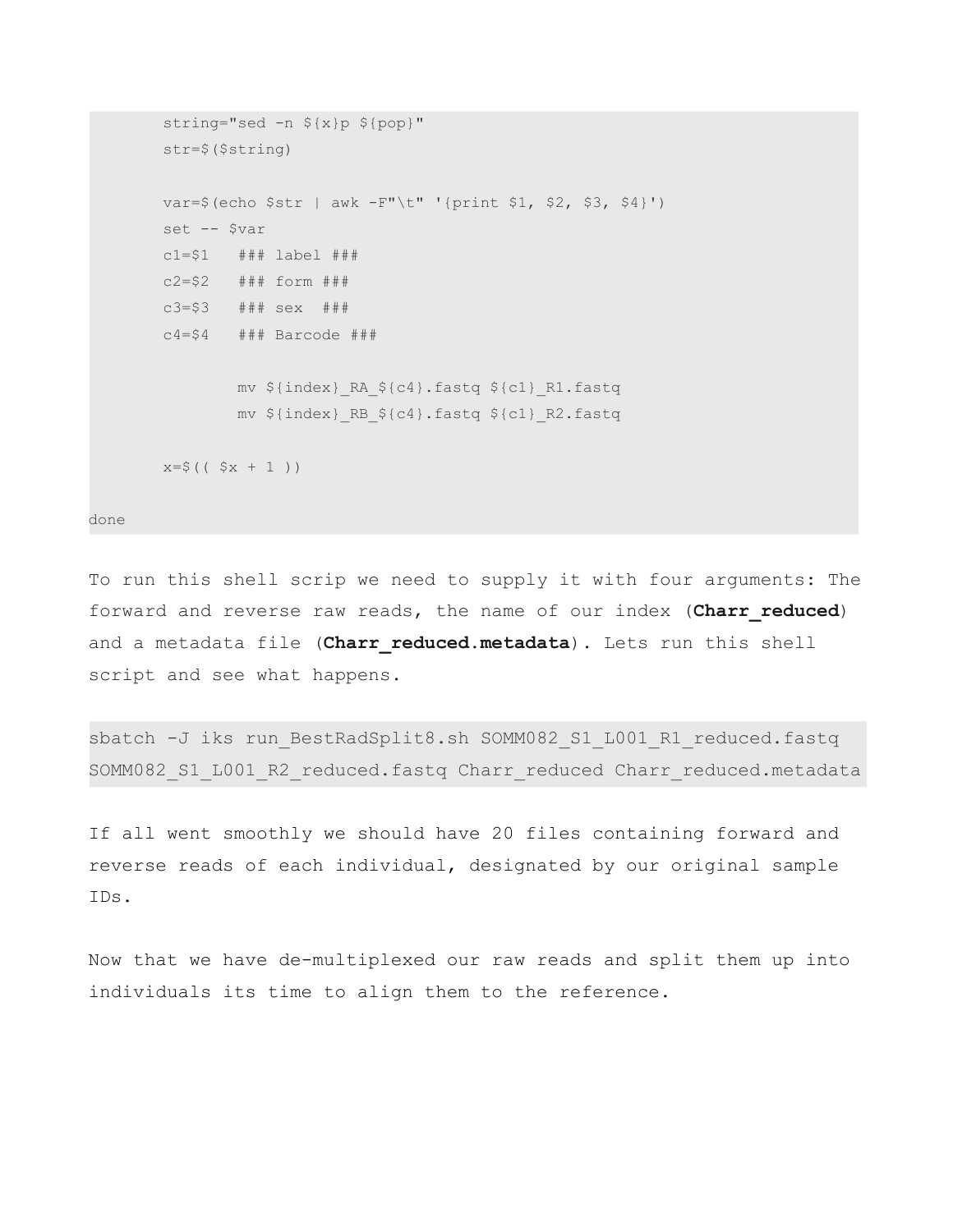#### **Aligning multiple individuals to a reference**

In order to call SNPs, genotypes or start analyzing our data in general we need to align our reads to a reference genome. To do this we will be using the short-read aligner BWA and later SAMtools to filter and manipulate aligned files.

Lets start by aligning a single individual (Charr 003) to our reference genome. As a reference we will be using the **Rainbow trout** (*Oncorhynchus mykiss*) genome which is a close ancestor to our species the **White-Spotted Charr** (*Salvelinus leucomaenis*). The reference genome is located in the director **~/references/**. Lets take a look if our reference is there:

ls ~/references/\*.fa

Now that we have located our reference we have to first index it so that we can start aligning individuals to this genome. To index our reference execute the following command:

bwa index -a bwtsw ~/references/Oncorhynchus mykiss chr.fa

After indexing we are now ready to start aligning our individual to the reference. To do this execute the following command:

bwa mem ~/references/Oncorhynchus mykiss chr.fa Charr 003 R1.fastq Charr  $003$  R2.fastq > Charr  $003$ .sam

Lets look inside the newly created alignment (i.e. SAM) file. Try to identify some of the following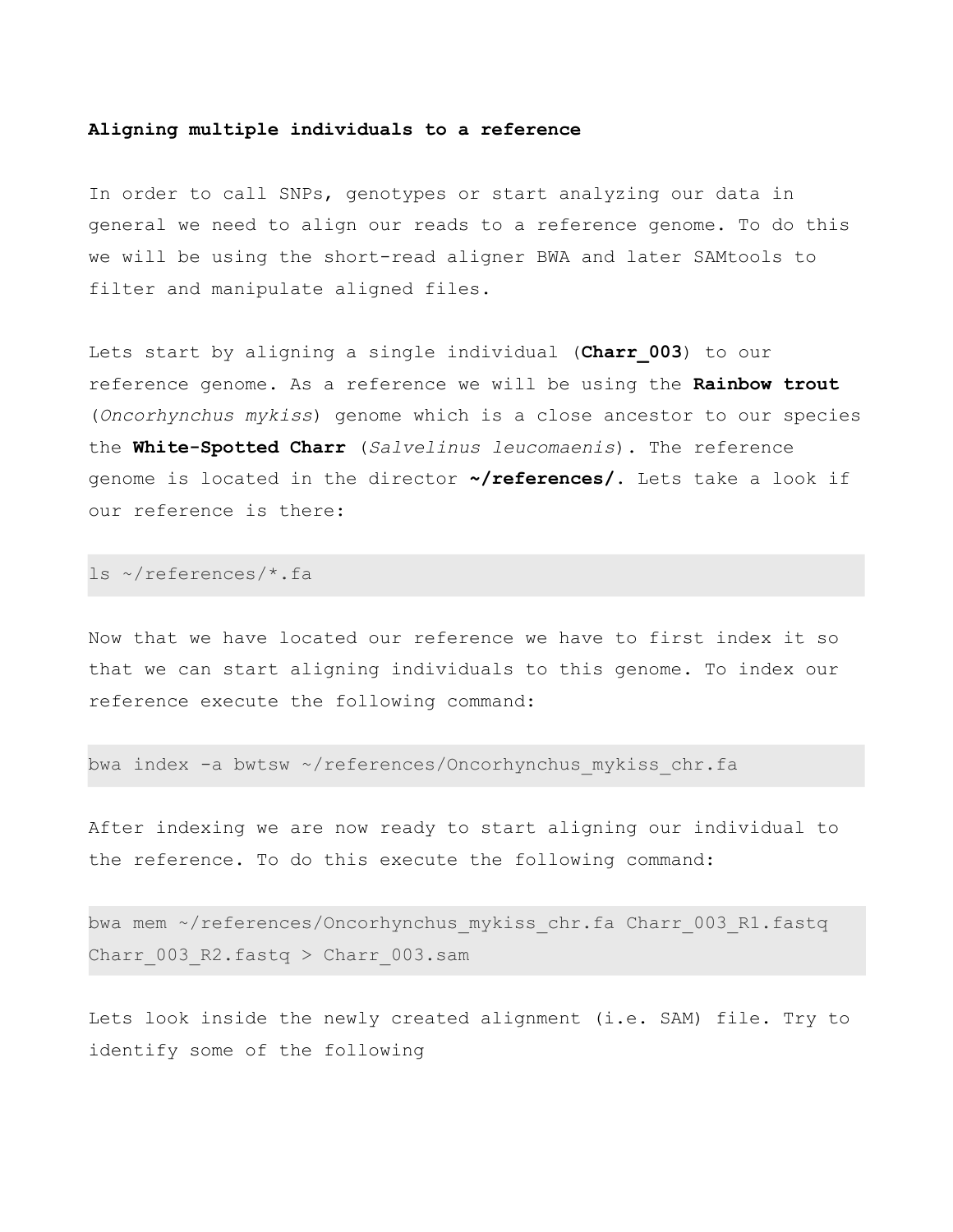Where are the sam flags and cigar strings? Can you interpret some of the sam flags and cigar strings? Can you identify properly paired reads? Can you separate between uniquely mapped reads and those which have mapped to multiple positions?

Now to save space let us sort and convert our alignment file (SAM) into the binary format BAM. We will do this using the very useful program SAMtools by executing the following command:

samtools view -bS Charr 003.sam | samtools sort - Charr 003 sorted

This command should create a binary and sorted version (**Charr\_003\_sorted.bam**) of **Charr\_003.sam**. Although we cannot view binary files directly we can do by using the samtools command **view**

## samtools view Charr 003 sorted.bam | less -S

Now before we start using the alignment file for designating SNPs or genotyping it is always a good idea to remove PCR clones which can severely bias designating a site as homozygous or heterozygous. Luckily for us we can do this in samtools but before filtering samtools requires all reads to be properly paired. Therefore we have to first make sure that our alignments consist of only paired reads.

We can filter our alignment for proper pairs using the following command. Notice while filtering we use the information contained in the samflag binary code.

samtools view -b -f 0x2 Charr 003 sorted.bam > Charr 003 sorted proper.bam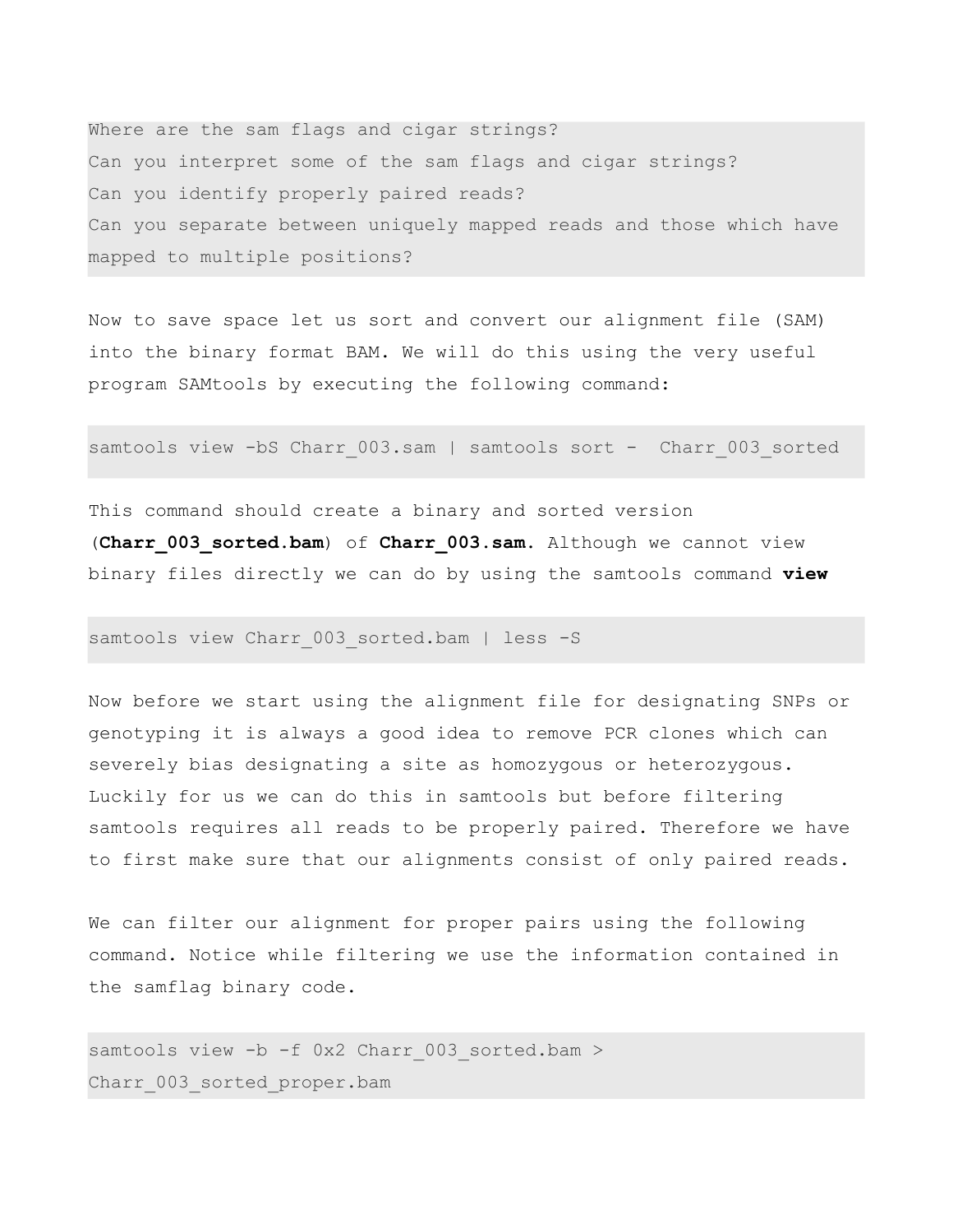Once our alignment only consists of proper pairs we can go ahead and remove duplicates

samtools rmdup Charr 003 sorted proper.bam Charr 003 sorted proper rmdup.bam

Now that we have completed all filtering steps we can go ahead and index our alignment file.

samtools index Charr 003 sorted proper rmdup.bam

We now have our final bam file all indexed and ready for analysis. However we still have to complete all of the above steps for all the remaining samples in our study. Since we only have 9 other samples to process this might not seem like much but it is always best to automate such procedures because any real study is bound to contain many more samples.

We can easily do this by putting all above commands into a shell script (align pe reads.sh) and looping over all samples:

```
#!/bin/bash -l
pop=$1
n=$(wc -l ${pop} | awk '{print $1}')
ref=$2
# bwa index -a bwtsw ${ref}
x=2while [ $x -le ${n} ] 
do
         string="sed -n ${x}p ${pop}"
         str=$($string)
```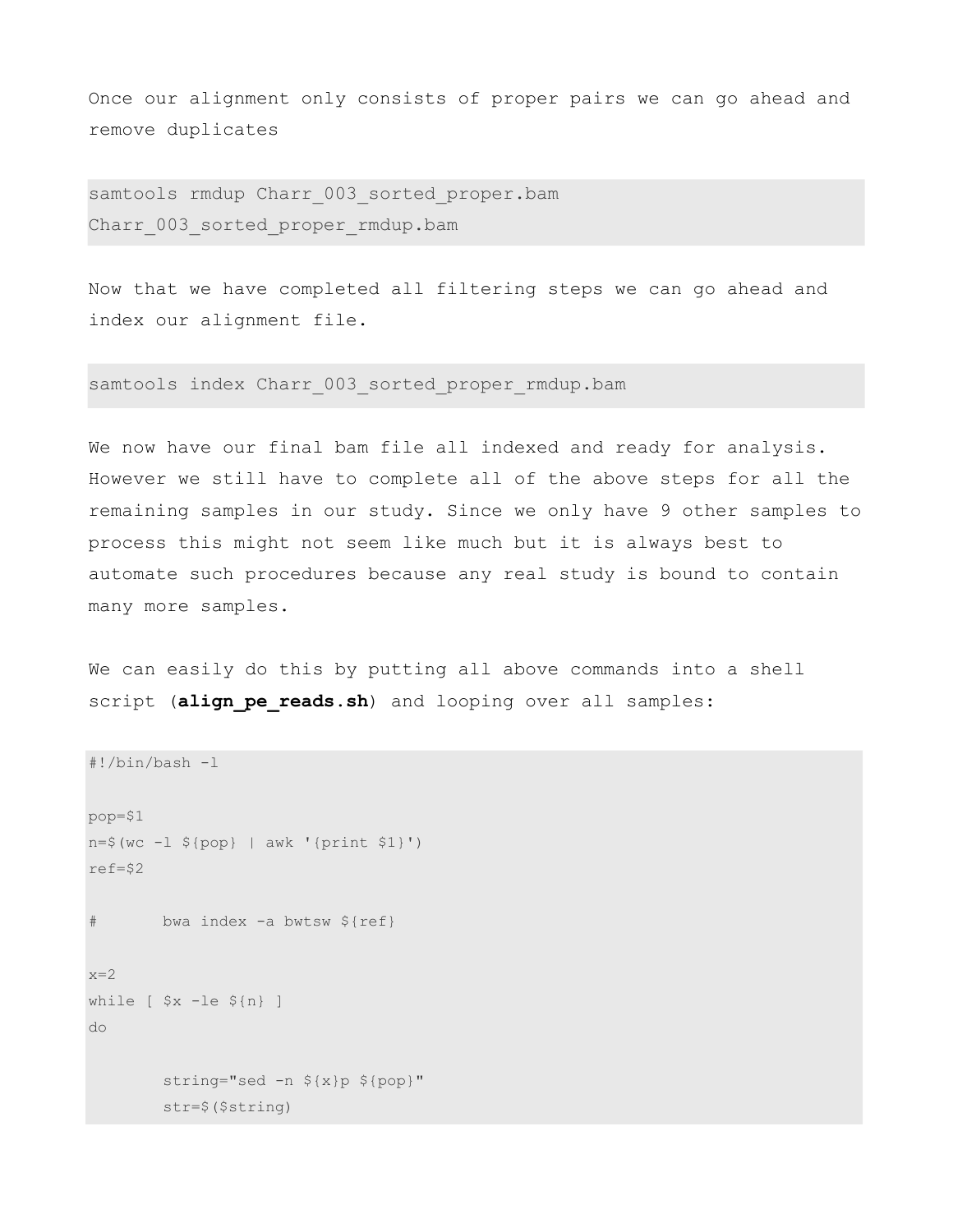```
 var=$(echo $str | awk -F"\t" '{print $1, $2, $3, $4}')
         set -- $var
        c1 = $1 ### Indv label ###
         c2=$2 ### mig form ###
         c3=$3 ### sex ###
         c4=$4 ### barcode ###
                 echo "#!/bin/bash" > ${c1}.sh
                 echo "" >> ${c1}.sh
                echo "bwa mem \S{\ref} \S{cl} R1.fastq \S{cl} R2.fastq > \S{cl}.sam" >>
${c1}.shecho "samtools view -bS ${c1}.sam | samtools sort - ${c1} sorted"
\gg ${cl}.shecho "samtools view -b -f 0x2 \; \xi(c1) sorted.bam > $
{c1}_sorted_proper.bam" >> ${c1}.sh
                echo "samtools rmdup ${c1} sorted proper.bam $
{c1}_sorted_proper_flt.bam" >> ${c1}.sh
                echo "samtools index ${c1} sorted proper flt.bam" >> ${c1}.sh
                sbatch --mem=32G -c 1 \S[c1].sh
       x=5 (( 5x + 1 ))
done
```
Now lets run this shell script to quickly set up all our samples for analysis.

sbatch -J iks --mem=8G align pe reads.sh Charr reduced.metadata ~/references/Oncorhynchus\_mykiss\_chr.fa

If all went well we should now have 10 alignment files along with their indexes.

Now there is one last step we should take before jumping into downstream analysis and that is checking the quality of our data.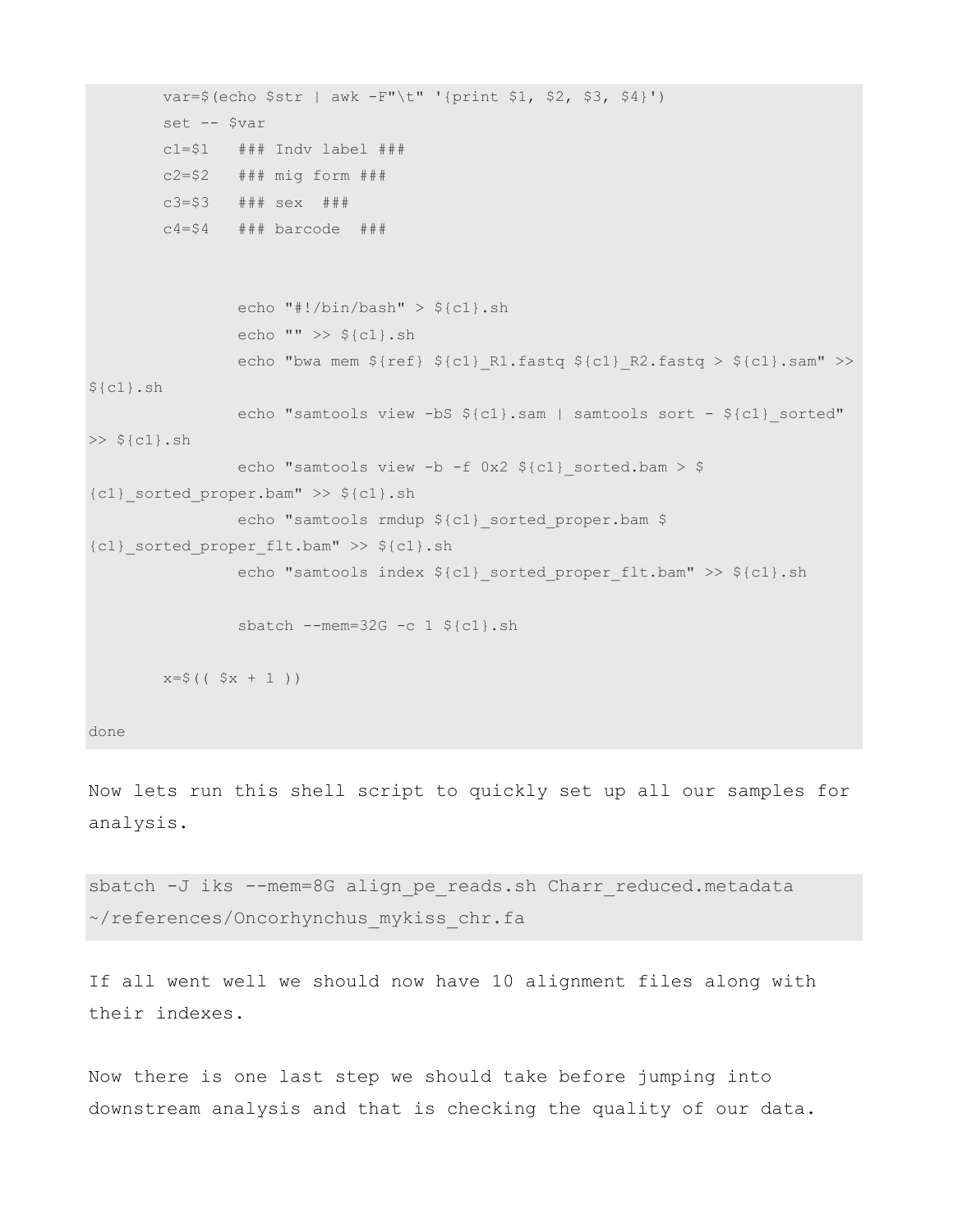Samtools has an excellent command for giving us alignment statistic called flagstat. Lets run this command for one of our alignments.

samtools flagstat Charr 022 sorted.bam

Now lets run the same statistics for our filtered bam files and observe how statistics change

samtools flagstat Charr 022 sorted proper.bam samtools flagstat Charr 022 sorted proper rmdup.bam

As with all previous analysis we can of course automate all of this by creating a shell script (**count\_no\_align.sh**).

```
#!/bin/bash -l
pop=$1
n=$(wc -l ${pop}.metadata | awk '{print $1}')
x=2while [ $x -le $n ] 
do
         string="sed -n ${x}p ${pop}.metadata"
         str=$($string)
         var=$(echo $str | awk -F"\t" '{print $1, $2, $3, $4}')
         set -- $var
        c1 = $1 ### Indv label ###
         c2=$2 ### form ###
         c3=$3 ### sex ###
       c4 = $4 ### barcode ###
                samtools view -c -f 1 -F 12 ${c1} sorted.bam >> no align.txt
                samtools view -c -f 1 -F 12 ${c1} sorted proper.bam >> no prop.txt
                samtools view -c -f 1 -F 12 ${c1} sorted proper rmdup.bam >>
no_rmdup_align.txt
```